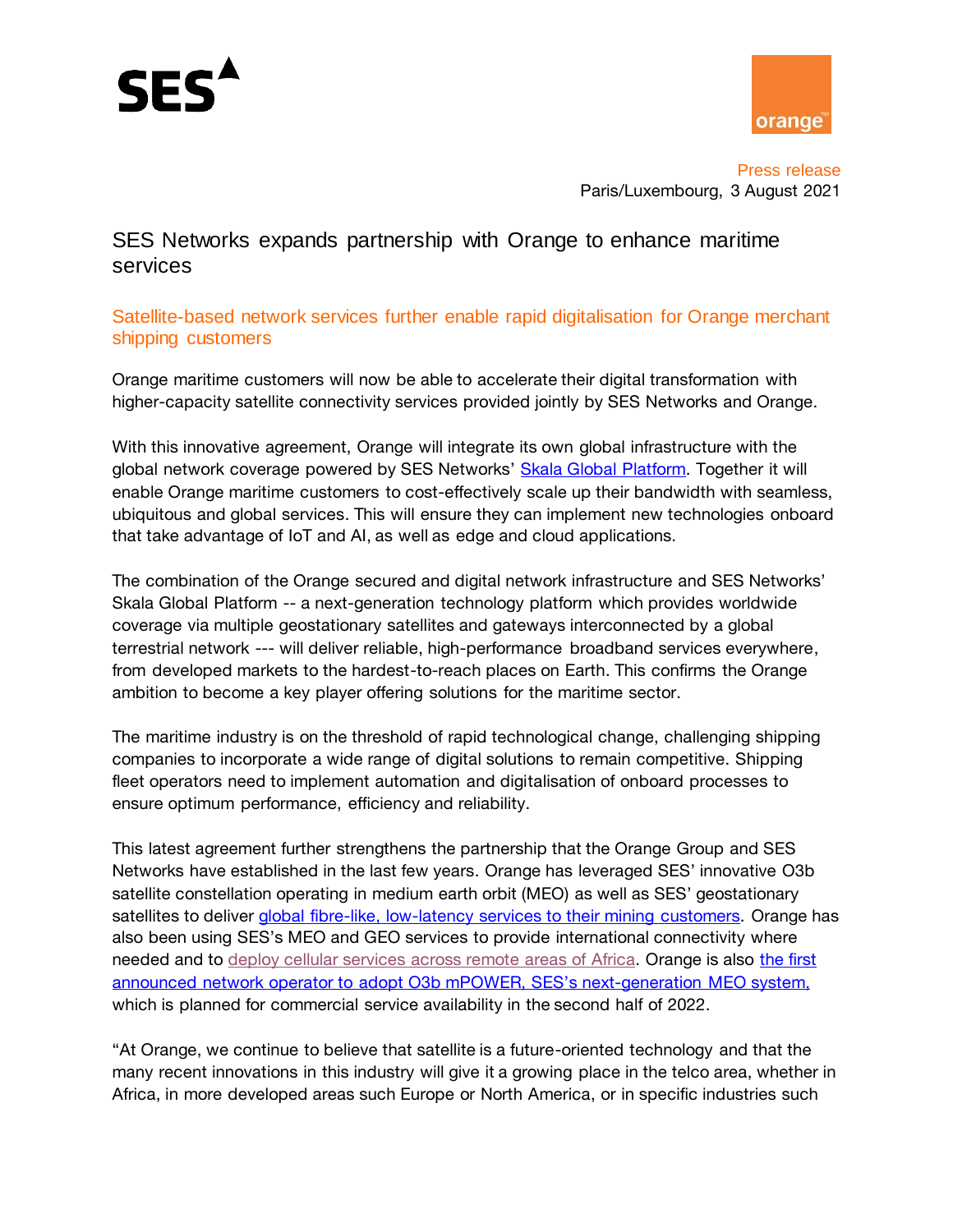



as maritime. This is why we are glad to reinforce our partnership with SES, as it will add a new component to our overall mission at Orange, that of building intelligent, open and innovative networks in order to support the digital transformation of our business customers and provide access to digital usage to the largest number of people," said Jean-Luc Vuillemin, Executive Vice President, Orange International Networks Infrastructures and Services. "With the commercial maritime sector seeking global and high-quality connectivity as it enters the next stage of digitalisation to implement more AI and other automated technologies, expanding our partnership with SES is fitting as we will be opening the door to more exciting innovations for our maritime customers."

"We have been working closely together with the Orange Group the last couple of years to provide high-performance connectivity services worldwide to their customers in many different industries. As our partner, they were the first major telco player to embrace our upcoming O3b mPOWER and now collaborating together on our Skala Global Platform, SES will deliver new levels of connectivity, creating seamless, reliable global coverage for those in the maritime industry. Our flexible bandwidth solution removes any barriers that might be holding shipowners back from realising the full value when it comes to their digital investments," said John-Paul Hemingway, CEO of SES Networks.

Press contacts: **Orange** Nathalie Chevrier, [nathalie.chevrier@orange.com,](mailto:nathalie.chevrier@orange.com) +33 6 48 52 75 83 Tom Wright[, tom.wright@orange.com,](mailto:tom.wright@orange.com) +33 6 78 91 35 11 **SES** Suzanne Ong, [suzanne.ong@ses.com,](mailto:suzanne.ong@ses.com) +352 710 725 500

## About Orange

Orange is one of the world's leading telecommunications operators with sales of 42.3 billion euros in 2020 and 139,000 employees worldwide at 30 June 2021, including 80,000 employees in France. The Group has a total customer base of 263 million customers worldwide at 30 June 2021, including 218 million mobile customers and 22 million fixed broadband customers. The Group is present in 26 countries. Orange is also a leading provider of global IT and telecommunication services to multinational companies under the brand Orange Business Services. In December 2019, the Group presented its new "Engage 2025" strategic plan, which, guided by social and environmental accountability, aims to reinvent its operator model. While accelerating in growth areas and placing data and AI at the heart of its innovation model, the Group will be an attractive and responsible employer, adapted to emerging professions.

Orange is listed on Euronext Paris (symbol ORA) and on the New York Stock Exchange (symbol ORAN). For more information on the internet and on your mobile: [www.orange.com,](http://www.orange.com/) [www.orange-business.com](http://www.orange-business.com/) or to follow us on Twitter: @orangegrouppr.

Orange and any other Orange product or service names included in this material are trademarks of Orange or Orange Brand Services Limited.

## About SES

SES has a bold vision to deliver amazing experiences everywhere on earth by distributing the highest quality video content and providing seamless connectivity around the world. As the leader in global content connectivity solutions, SES operates the world's only multi-orbit constellation of satellites with the unique combination of global coverage and high performance, including the commercially-proven, low-latency Medium Earth Orbit O3b system. By leveraging a vast and intelligent, cloud-enabled network, SES is able to deliver high-quality connectivity solutions anywhere on land, at sea or in the air, and is a trusted partner to the world's leading telecommunications companies, mobile network operators, governments, connectivity and cloud service providers, broadcasters, video platform operators and content owners. SES's video network carries over 8,200 channels and has an